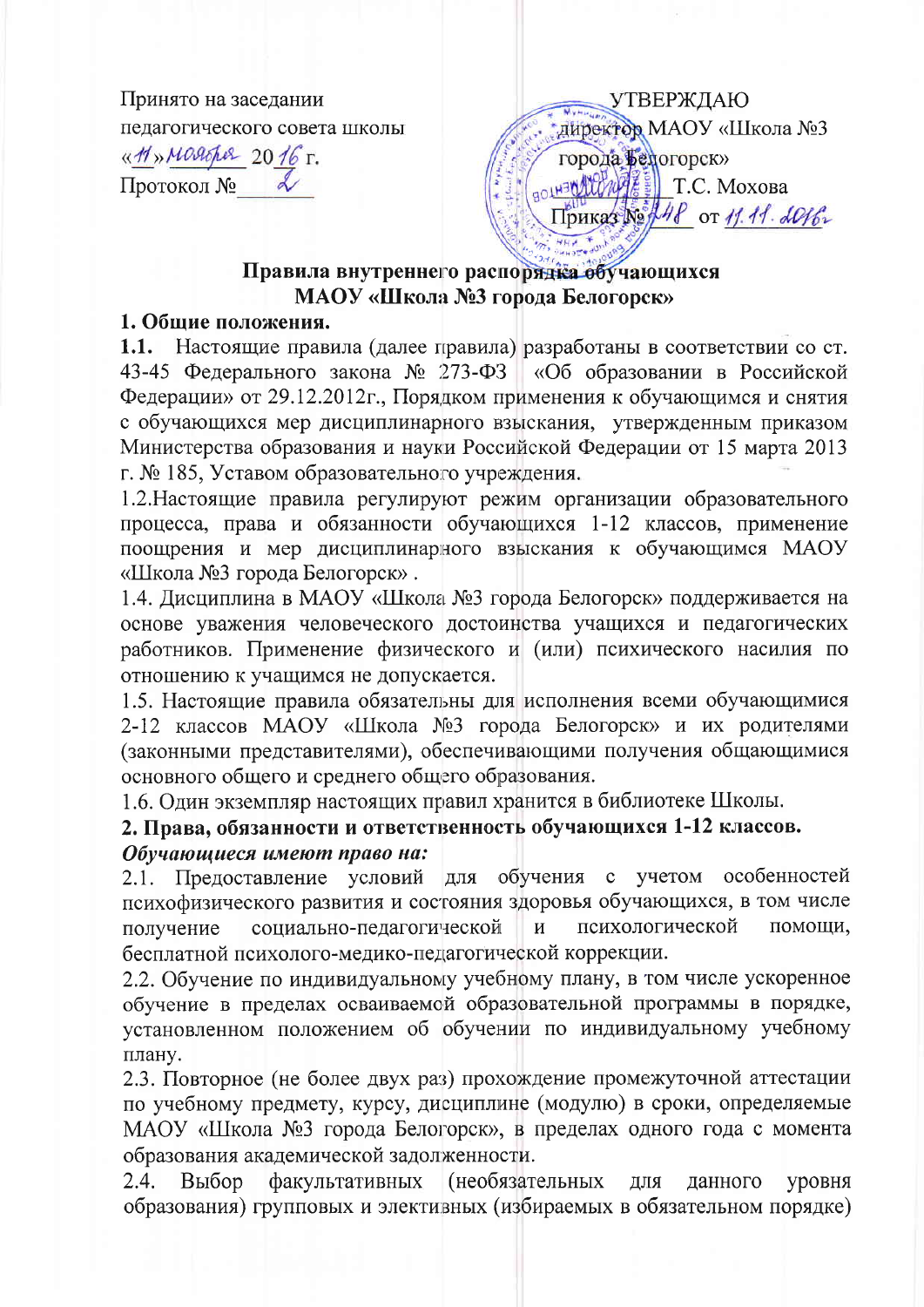учебных предметов, курсов, дисциплин (модулей) из перечня, предлагаемого МАОУ «Школа №3 города Белогорск».

2.5. Уважение человеческого достоинства, защиту от всех форм физического и психического насилия, оскорбления личности, охрану жизни и здоровья.

2.6. Свободу совести, информации, свободное выражение собственных взглядов и убеждений.

2.7. Каникулы в соответствии с календарным графиком МАОУ «Школа №3 города Белогорск» на текущий учебный год.

2.8. Перевод для получения образования по другой форме обучения и форме получения образования в порядке, установленном законодательством об образовании.

реализующую образовательную организацию, 2.9. Перевод  $\, {\bf B}$ другую порядке, соответствующего уровня,  $\overline{B}$ образовательную программу исполнительной власти, органом предусмотренном федеральным осуществляющим функции по выработке государственной политики и нормативно-правовому регулированию в сфере образования.

2.10. Ознакомление со свидетельством о государственной регистрации, с уставом, с лицензией на осуществление образовательной деятельности, со свидетельством о государственной аккредитации, с учебной документацией, другими документами, регламентирующими организацию и осуществление образовательной деятельности в МАОУ «Школа №3 города Белогорск».

2.11. Бесплатное пользование учебниками, учебными пособиями, средствами федеральных государственных пределах  $\mathbf{B}$ обучения  $\mathbf{M}$ воспитания образовательных стандартов, библиотечно-информационными ресурсами, учебной базой МАОУ «Школа №3 города Белогорск».

2.12. Развитие своих творческих способностей и интересов, включая участие в конкурсах, олимпиадах, выставках, смотрах, физкультурных и спортивных мероприятиях, в том числе в официальных спортивных соревнованиях и других массовых мероприятиях.

спортивной, учебной, физкультурной, 2.13. Поощрение за успехи в научно-технической. творческой, научной, общественной, экспериментальной и инновационной деятельности.

2.14. Благоприятную среду жизнедеятельности без окружающего табачного дыма и охрану здоровья.

2.15. Ношение школьной формы, часов, соответствующих деловому стилю одежды.

2.16 Обращение в комиссию по урегулированию споров между участниками образовательных отношений.

#### Обучающиеся обязаны:

2.17. Добросовестно осваивать образовательную программу, выполнять индивидуальный учебный план, в том числе посещать предусмотренные учебным планом или индивидуальным учебным планом учебные занятия, осуществлять самостоятельную подготовку к ним, выполнять задания, данные педагогическими работниками в рамках образовательной программы. 2.18. Ликвидировать академическую задолженность в сроки, определяемые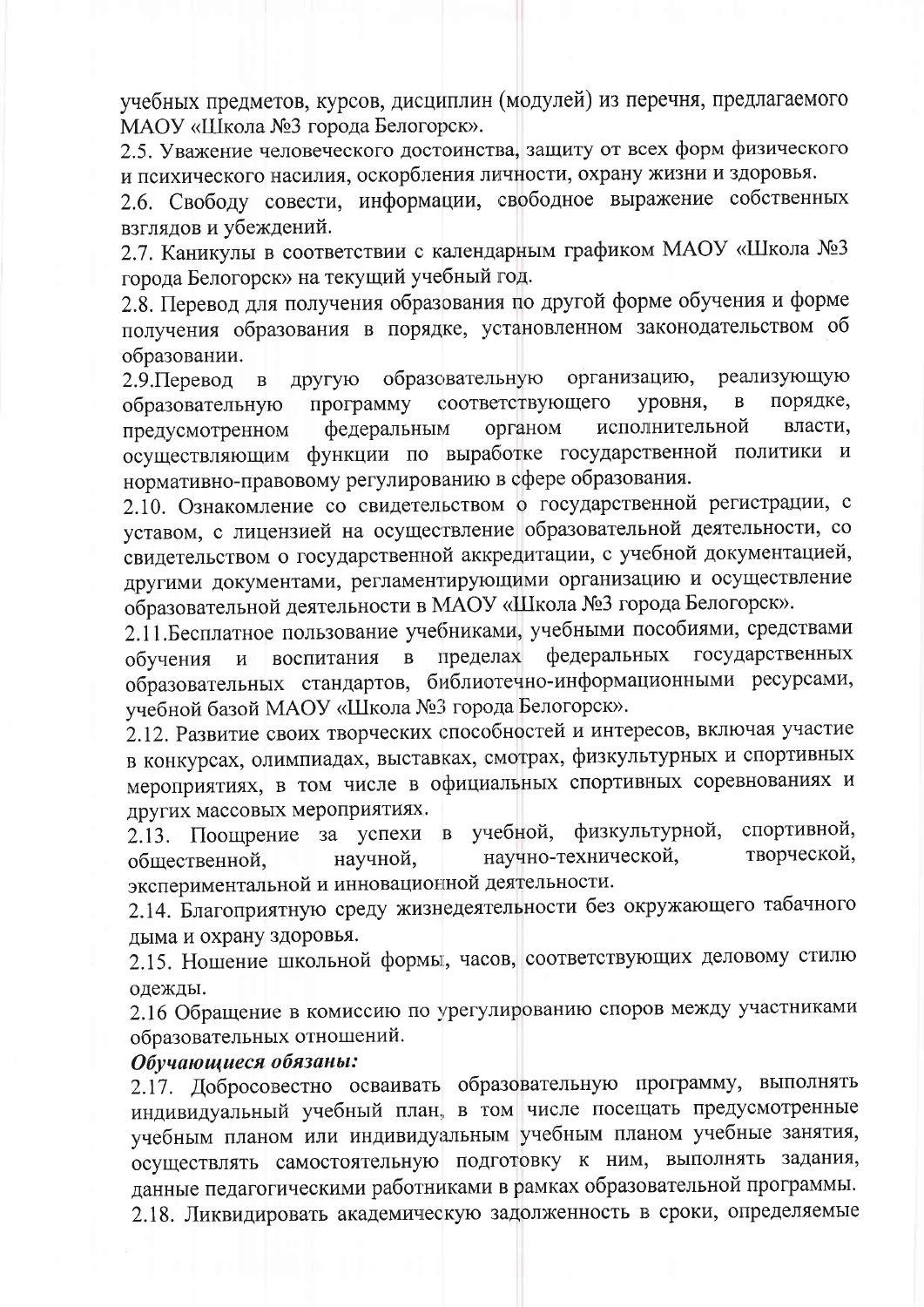МАОУ «Школа №3 города Белогорск».

2.19. Выполнять требования устава, настоящих правил и иных локальных нормативных актов МАОУ «Школа №3 города Белогорск» по вопросам организации и осуществления образовательной деятельности.

2.20. Заботиться о сохранении и укреплении своего здоровья, стремиться к нравственному, духовному И физическому развитию  $\boldsymbol{M}$ самосовершенствованию.

информировать работника, 2.21. Немедленно педагогического ответственного за осуществление мероприятия, о каждом несчастном случае, произошедшим с ними или очевидцами которого они стали;

2.22. Уважать честь и достоинство других учащихся и работников МАОУ «Школа №3 города Белогорск», не создавать препятствий для получения образования другими обучающимися.

2.23. Бережно относиться к имуществу МАОУ «Школа №3 города Белогорск».

2.24. Соблюдать режим организации образовательного процесса, принятый в МАОУ «Школа №3 города Белогорск».

2.25. Находиться в МАОУ «Школа №3 города Белогорск» только в школьной форме. Иметь опрятный и ухоженный внешний вид. На учебных занятиях, требующих специальной формы одежды (физкультура, труд и  $T.\Pi.$ присутствовать только в специальной одежде и обуви.

2.26. Соблюдать нормы законодательства в сфере охраны здоровья граждан от воздействия окружающего табачного дыма.

2.27. Своевременно проходить все необходимые медицинские осмотры.

#### 3. Обучающимся запрещается:

- приносить, передавать, использовать в МАОУ «Школа №3 города Белогорск» и на ее территории оружие, спиртные напитки, табачные изделия, токсические и наркотические вещества и иные предметы и вещества, способные причинить вред здоровью участников образовательного процесса и (или) деморализовать образовательный процесс;

- приносить, передавать использовать любые предметы и вещества, могущие привести к взрывам, возгораниям и отравлению;

- иметь неряшливый и вызывающий внешний вид;

физическую силу в отношении других обучающимся, применять работников МАОУ «Школа №3 города Белогорск» и иных лиц;

3.1. За неисполнение или нарушение устава МАОУ «Школа №3 города Белогорск», настоящих правил и иных локальных нормативных актов по вопросам организации и осуществления образовательной деятельности обучающимся несут ответственность  $\mathbf{B}$ соответствии  $\mathbf c$ настоящими правилами.

#### 4. Поощрения и дисциплинарное воздействие.

4.1. За образцовое выполнение своих обязанностей, повышение качества обученности, безупречную учебу, достижения на олимпиадах, конкурсах, смотрах и за другие достижения в учебной и внеучебной деятельности к учащимся школы могут быть применены следующие виды поощрений: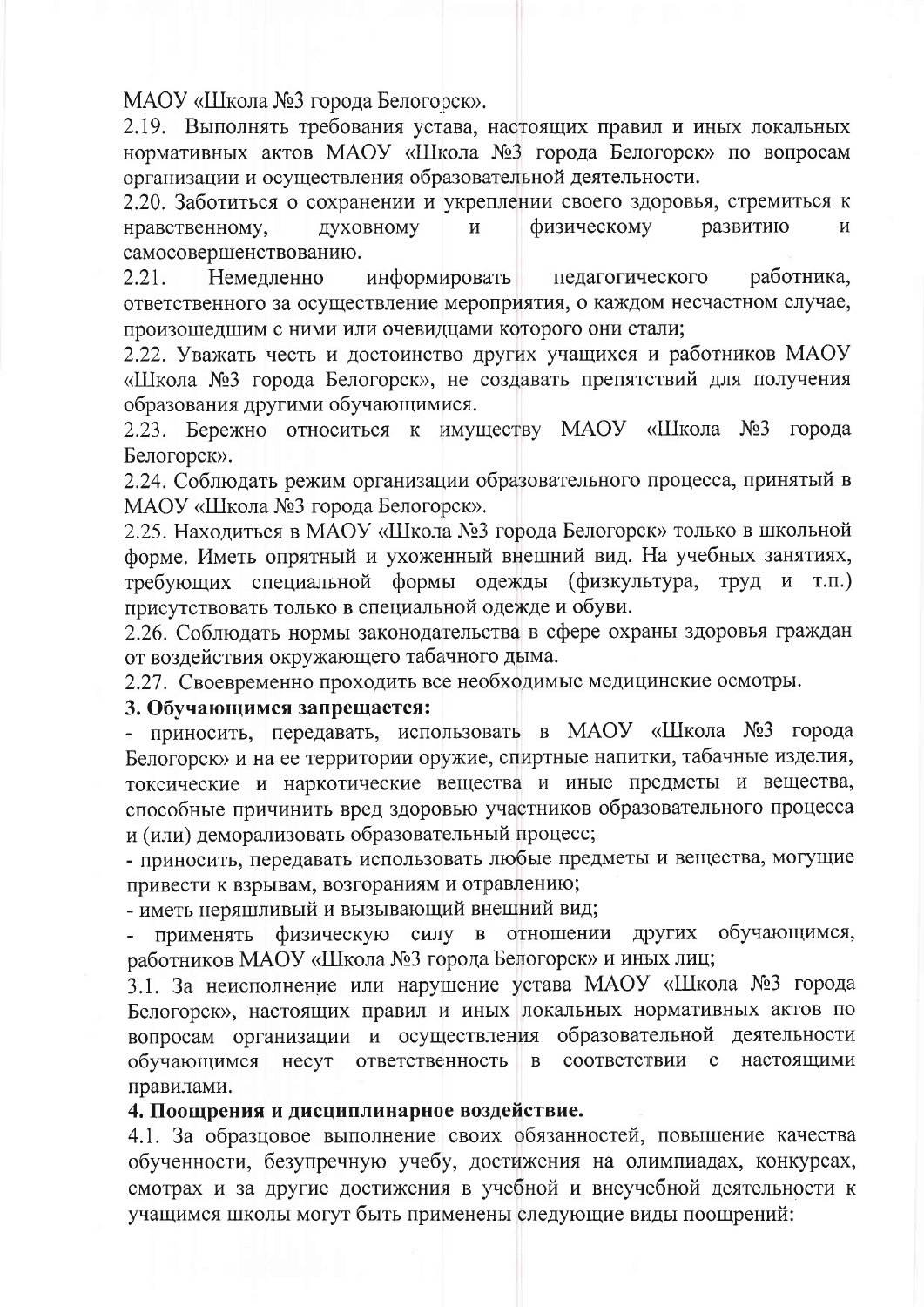- объявление благодарности;
- направление благодарственного письма родителям (законным представителям);
- награждение почетной грамотой и (или) дипломом;
- награждение ценным подарком;
- представление к награждению медалью (по результатам обучения, успешного прохождения государственной итоговой аттестации).

4.2. Процедура применения поощрений.

 $4.2.1.$ Объявление обучающемуся, благодарности объявление представителям обучающегося, направление благодарности законным работы родителей (законных Mecry благодарственного письма  $\Pi$ O представителей) обучающегося МАОУ «Школа №3 города Белогорск» могут применять все педагогические работники Школы при проявлении учащимися активности с положительным результатом.

грамотой  $4.2.2.$ Награждение почетной (дипломом) может осуществляться директором МАОУ «Школа №3 города Белогорск» по представлению классного руководителя и (или) учителя-предметника за особые успехи, достигнутые учащимся по отдельным предметам учебного плана и (или) во внеурочной деятельности на уровне школы.

4.2.3. Награждение ценным подарком осуществляется  $3a$ счет дополнительных финансовых средств по представлению заместителей директора на основании приказа директора Школы за особые успехи, достигнутые на уровне муниципального образования, субъекта Российской Федерации.

4.3. За нарушение устава, настоящих Правил и иных локальных нормативных актов Школы к учащимся могут быть применены следующие меры дисциплинарного воздействия:

- меры воспитательного характера;
- дисциплинарные взыскания.  $\bullet$

4.4. Меры воспитательного характера представляют собой действия администрации МАОУ «Школа №3 города Белогорск», ее педагогических работников, направленные на разъяснение недопустимости нарушения обучающимся пагубности школе, осознание поведения правил  $\overline{B}$ совершенных им действий, воспитание личных качеств обучающихся, добросовестно относящегося к учебе и соблюдению дисциплины.

могут следующие меры 4.5. обучающимся быть применены К дисциплинарного взыскания:

- замечание;
- выговор;
- отчисление из школы.

4.6. Применение дисциплинарных взысканий.

4.6.1. Дисциплинарное взыскание применяется не позднее одного месяца со дня обнаружения дисциплинарного проступка и не позднее шести месяцев со дня его совершения, не считая времени болезни учащегося, пребывании его на каникулах, а также времени, необходимого на учет мнения совета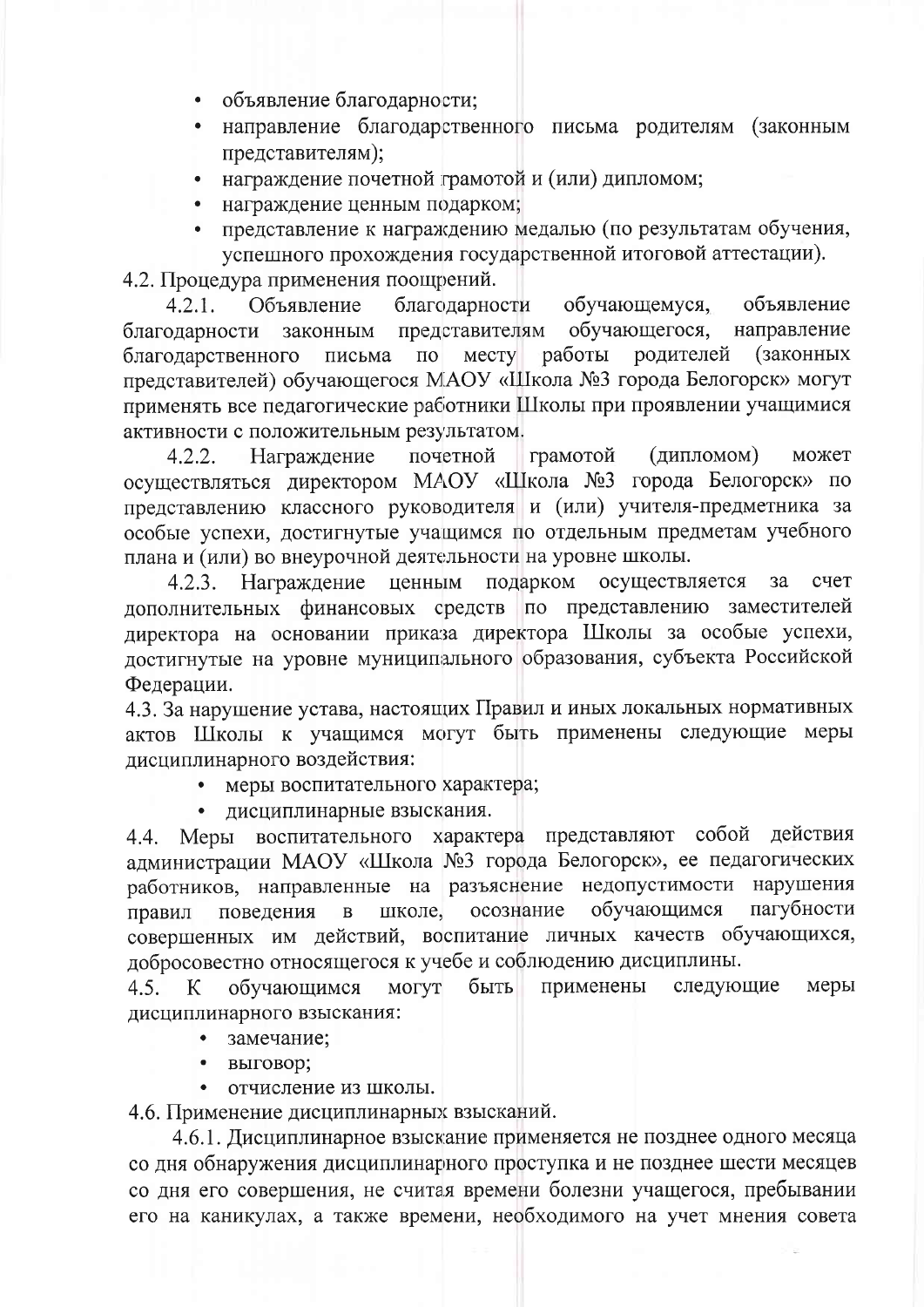учащихся, совета родителей, но не более семи учебных дней со дня представления директору Школы мотивированного мнения указанных советов в письменной форме.

За каждый дисциплинарный проступок может быть применено только одно дисциплинарное взыскание.

При наложении дисциплинарного взыскания действует принцип рецидива, когда за один и тот же проступок, совершенный в течение года, наказание ужесточается.

4.6.2. Дисциплинарные взыскания не применяются в отношении воспитанников дошкольных групп, учащихся начальных классов и учащихся с задержкой психического развития и различными формами умственной отсталости.

 $4.6.3.$ дисциплинарного Применению взыскания предшествует дисциплинарное расследование, осуществляемое на основании письменного обращения к директору школы того или иного участника образовательных отношений.

 $4.6.4.$ При получении письменного заявления совершении  $\mathbf{o}$ обучающимися дисциплинарного проступка директор в течение трех рабочих дней передает его в комиссию по расследованию дисциплинарных проступков, создаваемую его приказом в начале каждого учебного года. Комиссия своей деятельности руководствуется  $\overline{B}$ соответствующим Положением.

4.6.5. В случае признания обучающегося виновным в совершении дисциплинарного проступка комиссией выносится решение о применении к нему соответствующего дисциплинарного взыскания.

4.6.6. Отчисление обучающегося в качестве меры дисциплинарного применяется, дисциплинарного воздействия если меры взыскания воспитательного характера не дали результата, учащийся имеет не менее двух дисциплинарных взысканий в текущем учебном году и его дальнейшее пребывание в школе оказывает отрицательное влияние на других учащихся, права работников, a также нормальное нарушает ИХ права  $\,$   $\,$   $\,$   $\,$ функционирование МАОУ «Школа №3 города Белогорск».

несовершеннолетнего обучающегося Отчисление как мера дисциплинарного взыскания не применяется, если сроки ранее примененных мер дисциплинарного взыскания истекли, **HeMV**  $\mathbf{M}$  $(MJ)$ меры дисциплинарного взыскания сняты в установленном порядке.

4.6.7. Решение об отчислении несовершеннолетнего обучающегося, достигшего возраста пятнадцати лет и не получившего основного общего образования, как мера дисциплинарного взыскания принимается с учетом мнения его законных представителей и с согласия комиссии по делам несовершеннолетних и защите их прав. Решение об отчислении детей-сирот и детей, оставшихся без попечения родителей, принимается с согласия комиссии по делам несовершеннолетних и защите их прав и органа опеки и попечительства.

4.6.8. Школа обязана незамедлительно проинформировать орган